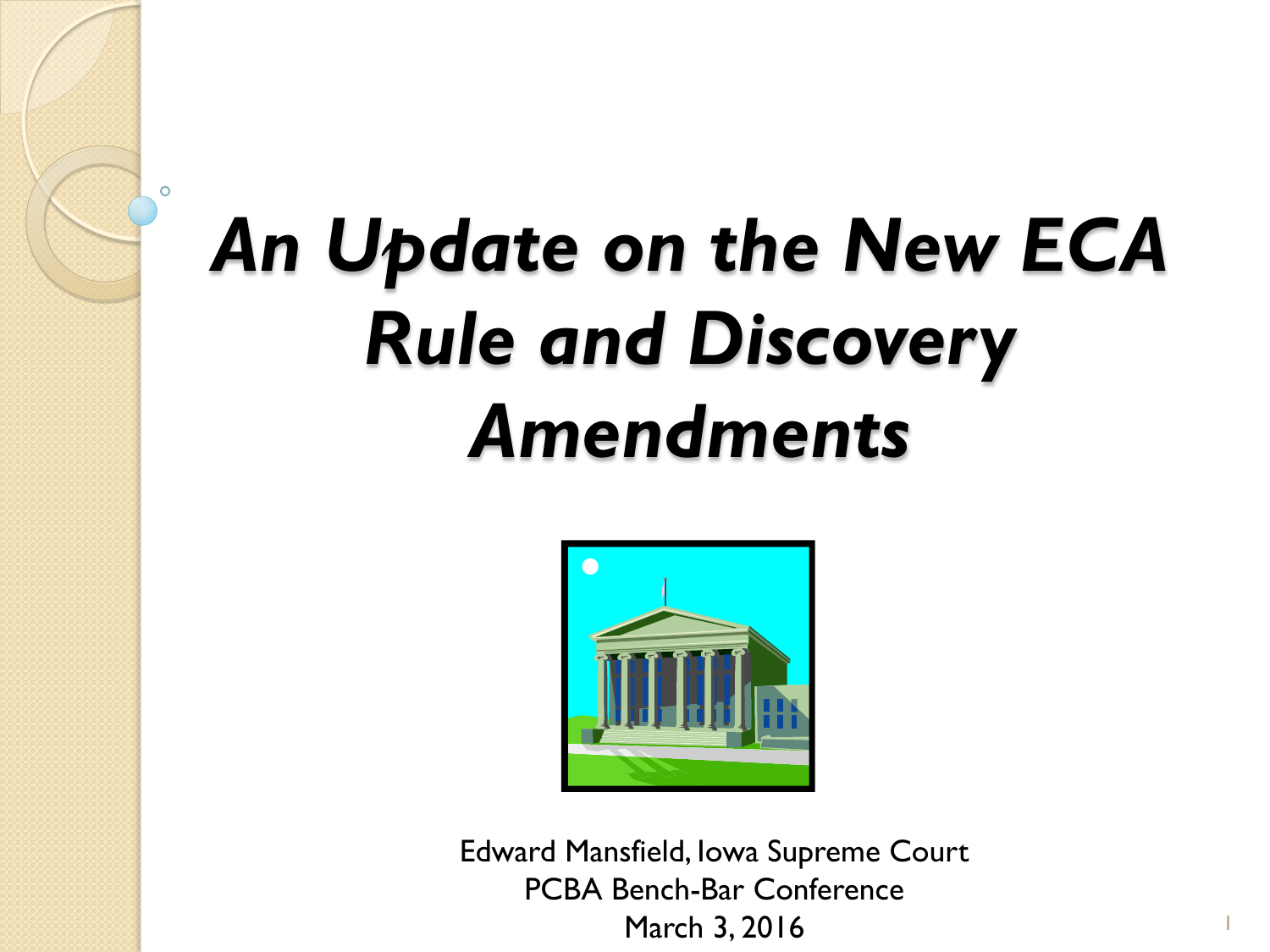## ECA AND DISCOVERY AMENDMENTS

- **These rules went into effect January 1,** 2015.
- **This brief presentation is intended to** provide a quick update on experience under these rules.
- **More importantly, I am here to receive** feedback and answer questions.
- This is your turn to interrupt *me*.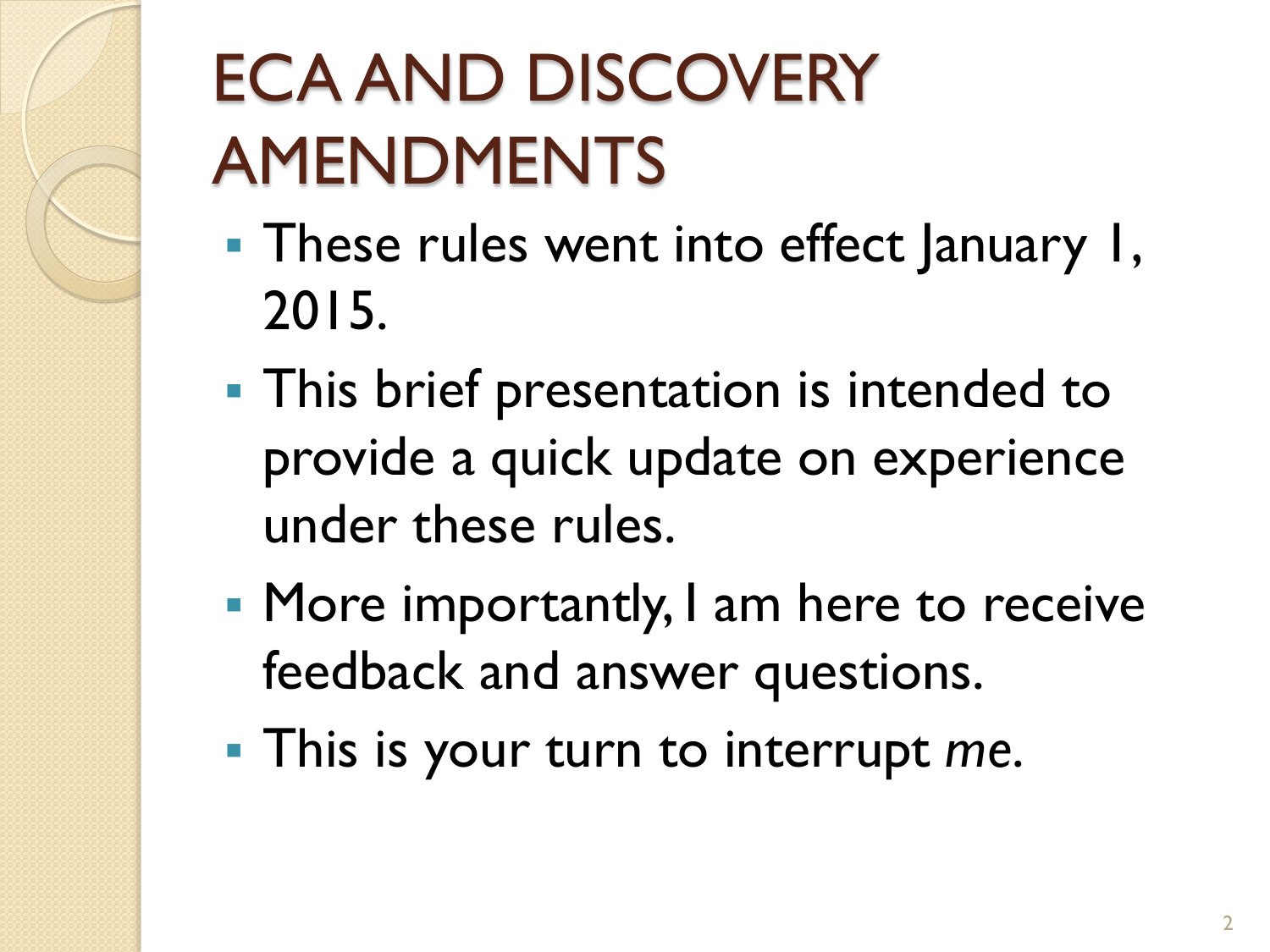# RULE 1.281 - THE ECA RULE

- A reminder concerning resources:
- **Look at the rule.**
- **Look at the official comments to the rule** (published with the rule).
- **Look at the Q&A on the IJB website.**
- A very good resource is an article by Professor Laurie Dore – the official reporter for the ECA rule. *See* "If You Build It, Will They Come? Designing Iowa's New Expedited Civil Action Rule and Related Civil Justice Reforms," 63 Drake Law Review 401 (2015).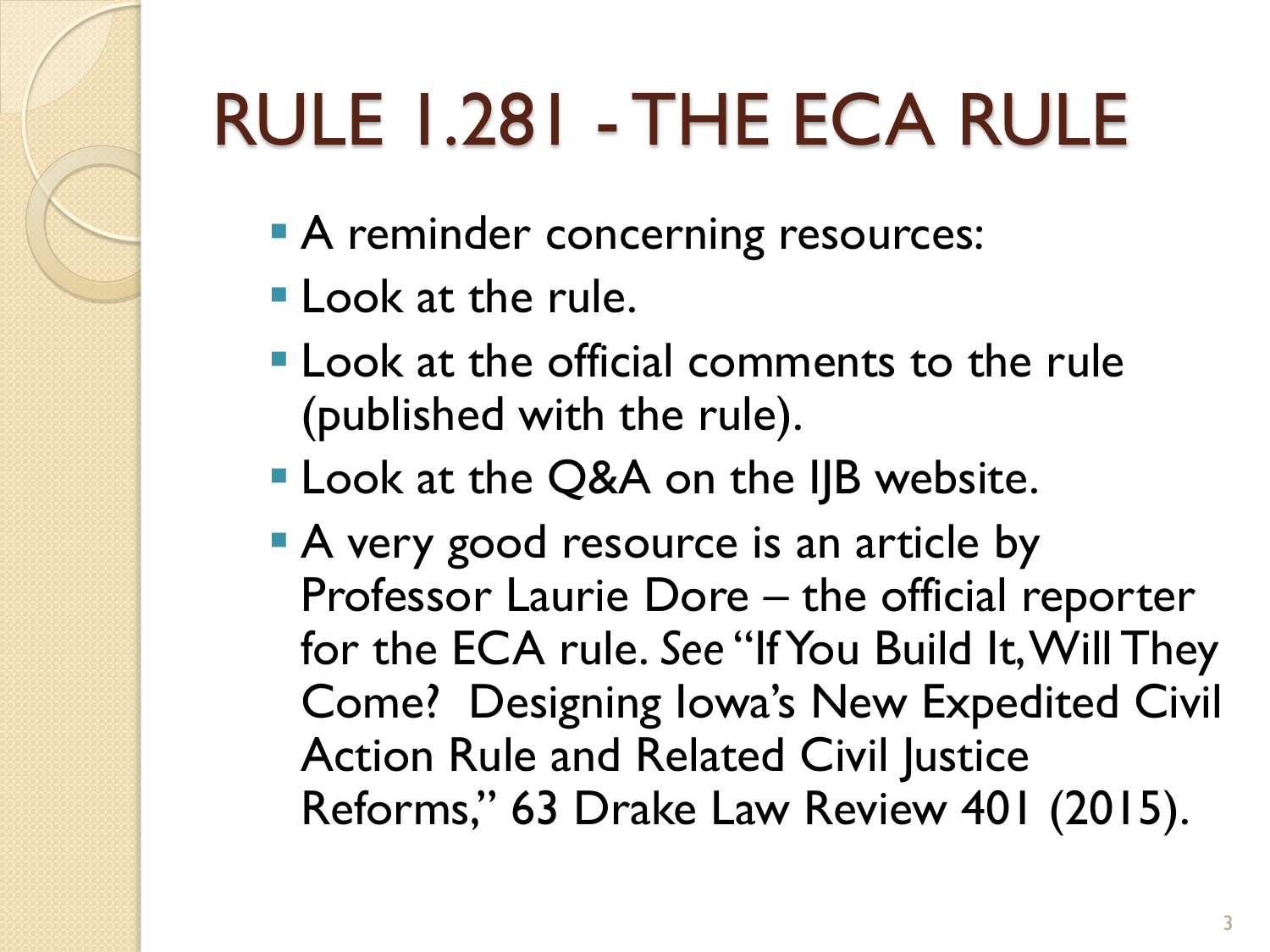### RULE 1.281 – CURRENT STATUS

| Status of ECA Cases Filed 01-01-2015 through 02-18-2016<br><b>Statewide</b> |                |                      |            |
|-----------------------------------------------------------------------------|----------------|----------------------|------------|
|                                                                             |                |                      |            |
| <b>CASE SUB TP DESCRIPTION</b>                                              | # Disposed     | <b>Total # Filed</b> | % Disposed |
| CONTRACT - DEBT COLLECTION                                                  | 39             | 72                   | 54%        |
| CONTRACT-FRAUD MISREPRESENTATI                                              | 1              | 6                    | 17%        |
| CONTRACT/COMMERICAL - OTHER                                                 | 25             | 48                   | 52%        |
| <b>EMPLOYMENT CLAIM</b>                                                     | 3              | 8                    | 38%        |
| Other                                                                       | 5              | 7                    | 71%        |
| <b>OTHER ACTIONS</b>                                                        | 9              | 18                   | 50%        |
| <b>PI - MOTOR VEHICLE</b>                                                   | 79             | 180                  | 44%        |
| PI - OTHER NEGLIGENCE/INTENT                                                | 4              | 13                   | 31%        |
| PI - PREMISES LIABILITY                                                     | 14             | 37                   | 38%        |
| PI-MEDICAL/DENTAL MALPRACTICE                                               | $\overline{2}$ | $\overline{2}$       | 100%       |
| PI-PRODUCT LIABILITY(NONTOXIC)                                              | 2              | 2                    | 100%       |
| PROFESSIONAL MALPRACTICE(NOPI)                                              | 1              | $\overline{2}$       | 50%        |
| PROPERTY/FINANCE DAMAGE (NOPI)                                              | 11             | 26                   | 42%        |
| <b>Total</b>                                                                | 195            | 421                  | 46%        |
|                                                                             |                |                      |            |
| $P.I.$ = Personal injury; NOPI = No personal injury                         |                |                      |            |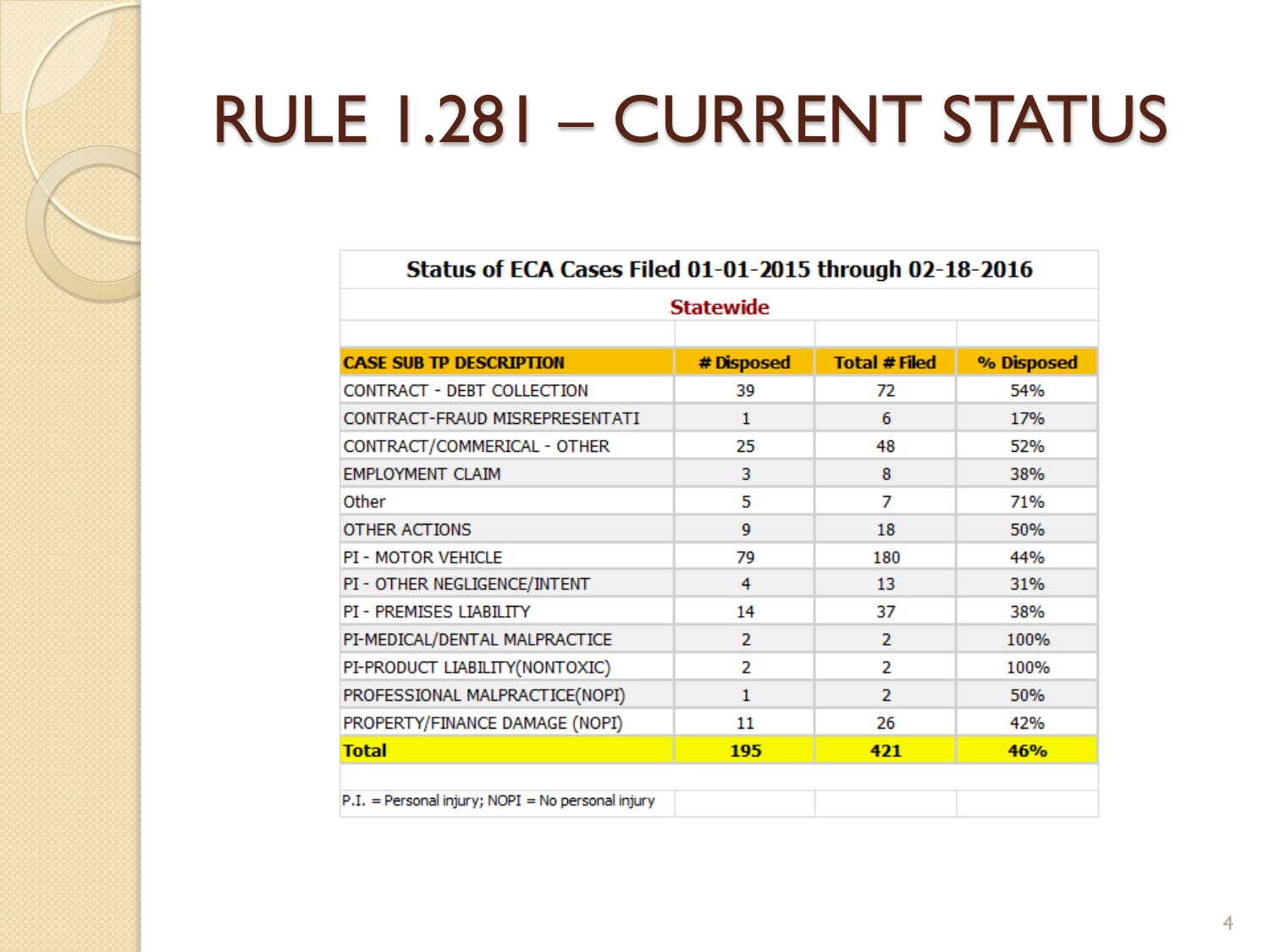## RULE 1.281 – CURRENT STATUS

- From Leesa McNeil, 3<sup>rd</sup> District DCA:
- From the Third Judicial District perspective (Jan 1, 2015 thru Jan, 25, 2016):
- 38 cases filed in 10 of our 16 counties
- 17 cases disposed of -- most settled/dismissed -- one jury trial on a motor vehicle case-- verdict awarded=\$15,004.00
- All cases set within one year -- several have been continued beyond the one year upon motion by a party(s)
- Several cases have been filed that have never been served. Many are dismissed before we get them set for a trial date.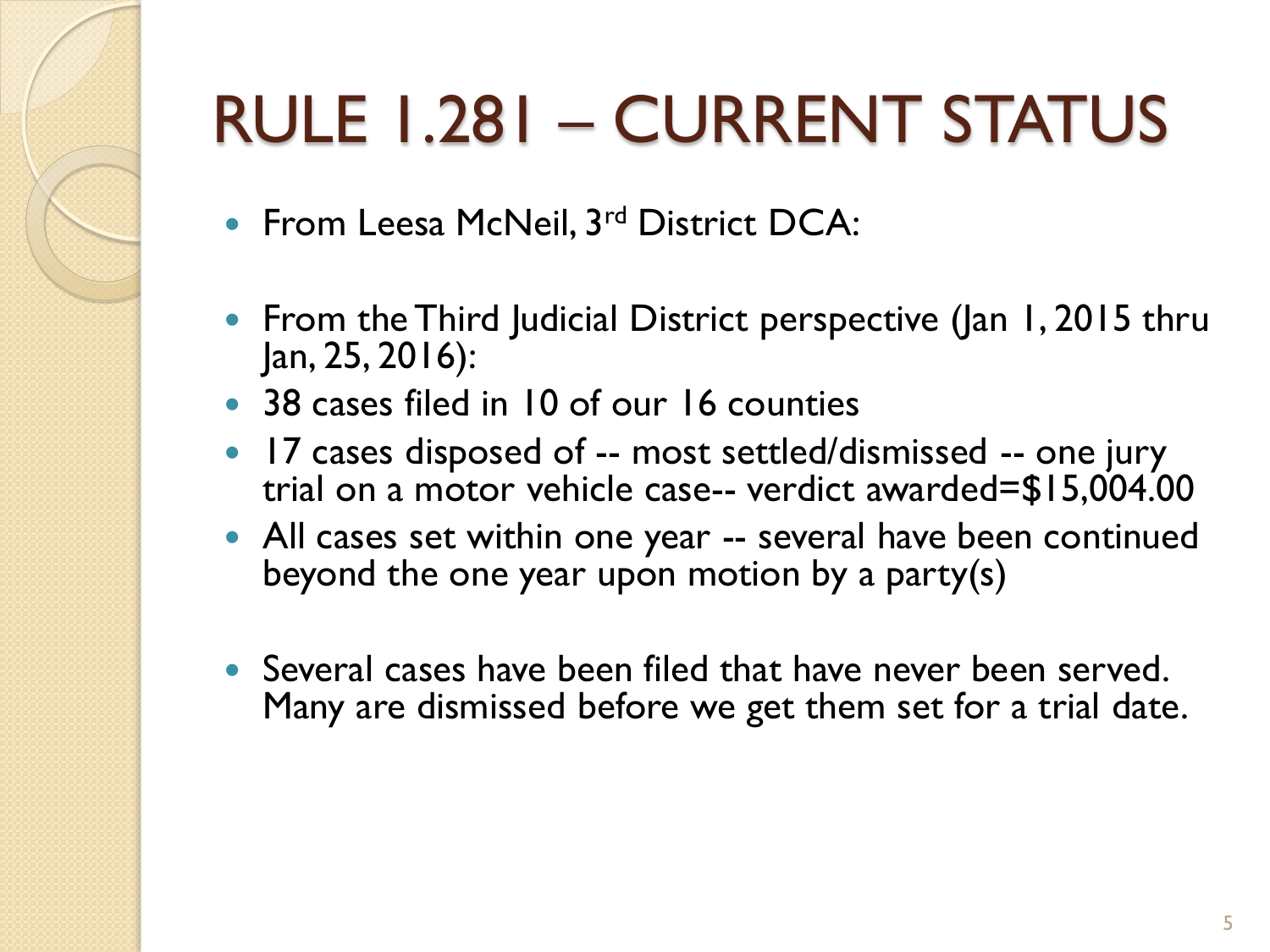## RULE 1.281 - FEEDBACK

- From Judge Sean McPartland, 6<sup>th</sup> District Judge:
- I also have had good experience with expedited civil cases. I really like the ability to dispense with findings of fact and conclusions of law, and I have developed a one page form for judgment entries in expedited non--jury trials.
- There has been some confusion by lawyers regarding the interplay between Rule 1.281(4) (c) and (e). While subpoint c indicates the parties *must* file joint jury instructions and verdict forms, subpoint e says, "In such cases [where the court dispenses with findings of fact and conclusions of law], the parties must comply with the pretrial submission requirements of rule  $1.281(4)(c)$ ." Since judges often do not get assigned the cases until the day before trial, lawyers come to trial not knowing that we may elect to dispense with findings of fact and conclusions of law. The lawyers contend that they did not know that the requirement for a joint set of jury instructions was applicable. I guess the short version is that lawyers apparently believe the joint instruction requirement is only triggered in cases in which the court communicates that it will dispense with findings of fact and conclusions of law, based upon the language in subsection e. This comment may also be related to the comment made by Tim.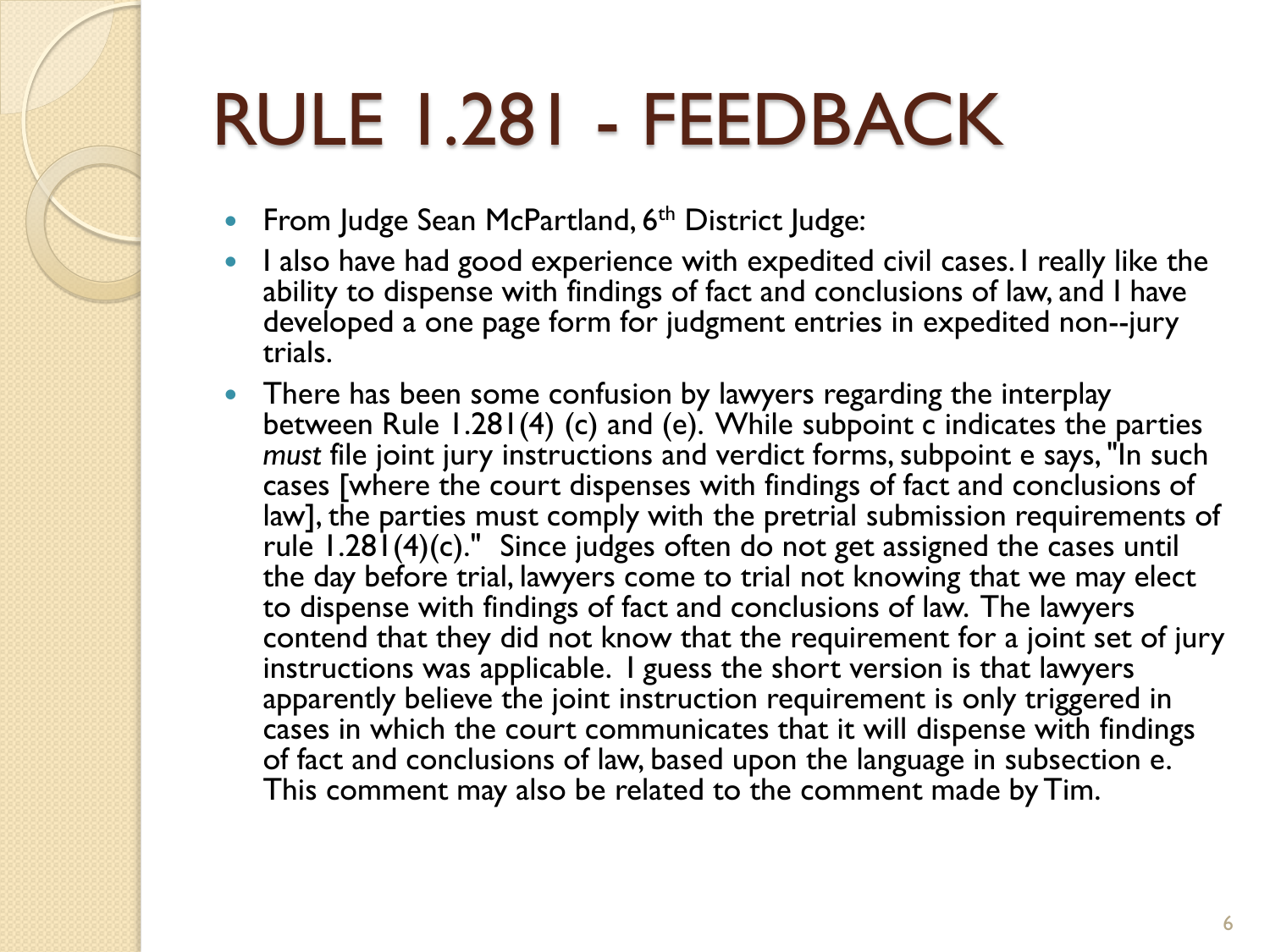# RULE 1.281 - FEEDBACK

- **From Judge Eliza Ovrom, 5C District Judge**
- Judge Romano tried an expedited civil action case in late 2015.
- The attorneys had no troubles keeping within the time frames. The only hiccup was that they had not realized they needed to prepare a joint set of jury instructions. This slowed things down a bit.
- Judge Romano likes the joint jury instruction process so much that she has used in in other civil jury trials, and it has worked well.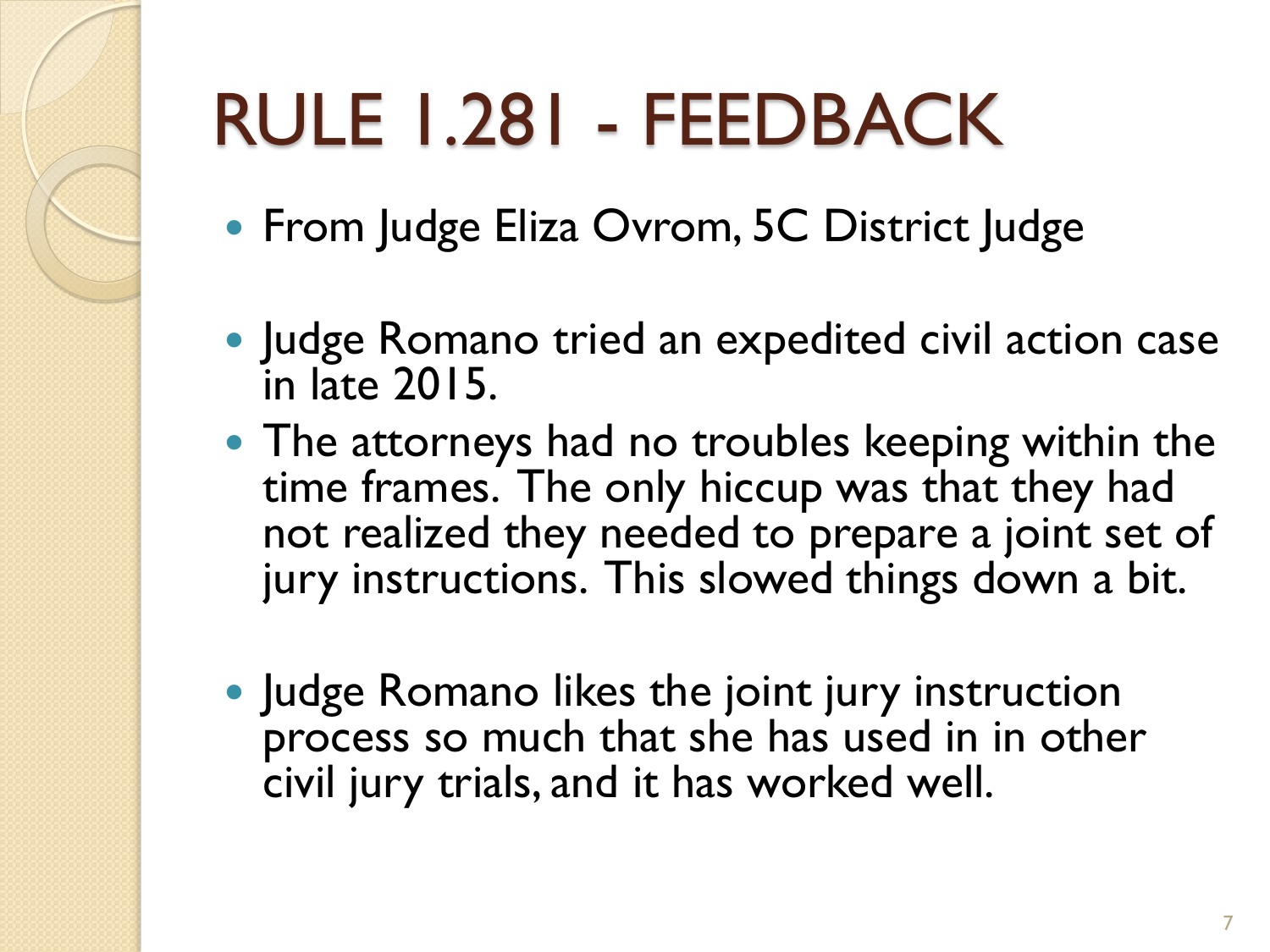## RULE 1.281 - FEEDBACK

- From Chief Judge Marlita Greve of the 7<sup>th</sup> District:
- In the 7th District, we have only had one ECA case go to trial. It involved a woman who allegedly got a bad tattoo. The case started; however, settled at the end of the first day.
- I am very proud of all the work done on this committee. I think this litigation path will be used more and more as time goes on and will become invaluable to litigants and lawyers alike.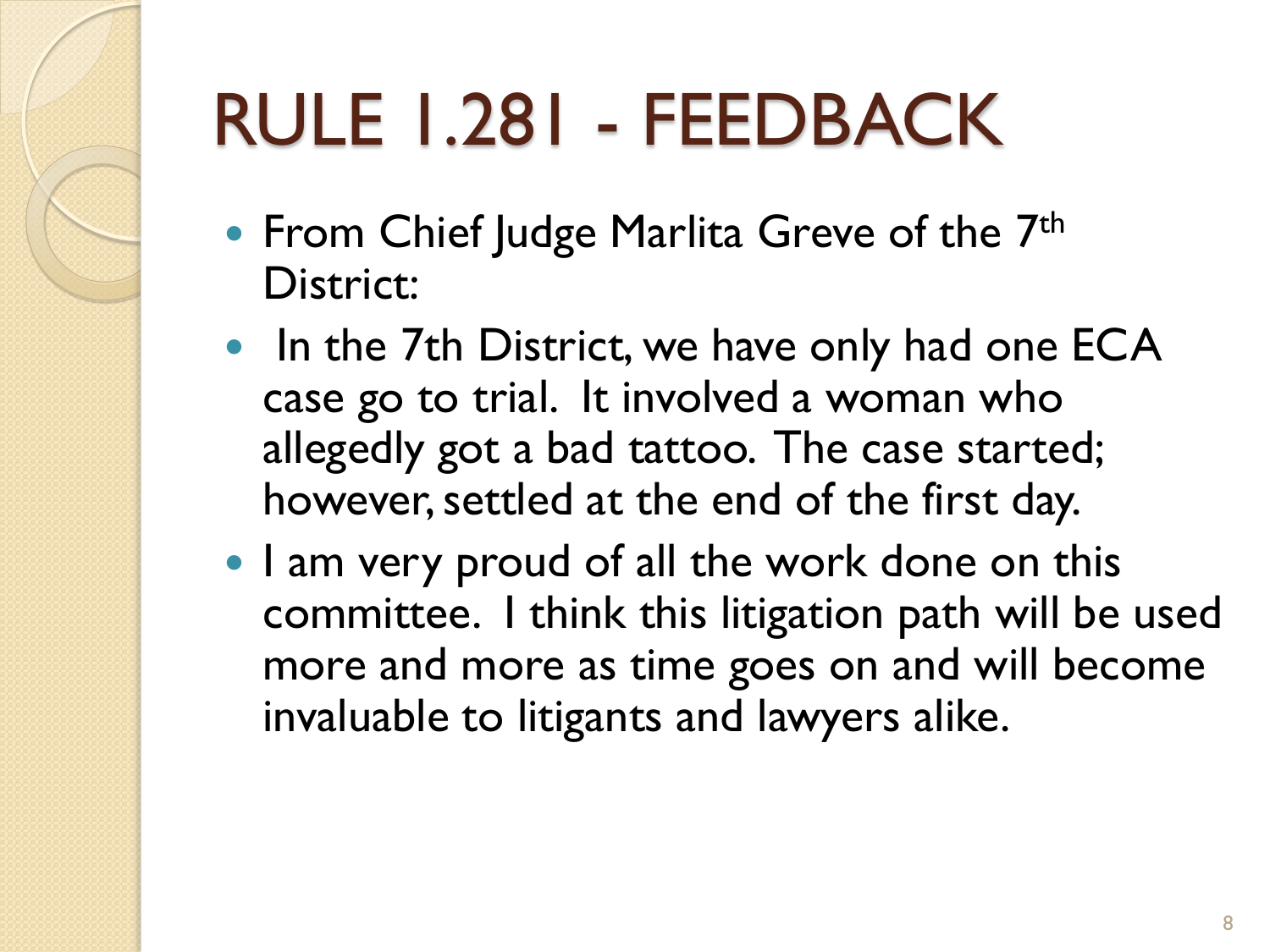

## RULE 1.281

- Here are some other possible issues that may arise:
	- Issues with getting health care providers to complete the statements.
	- Challenges to health care provider statements.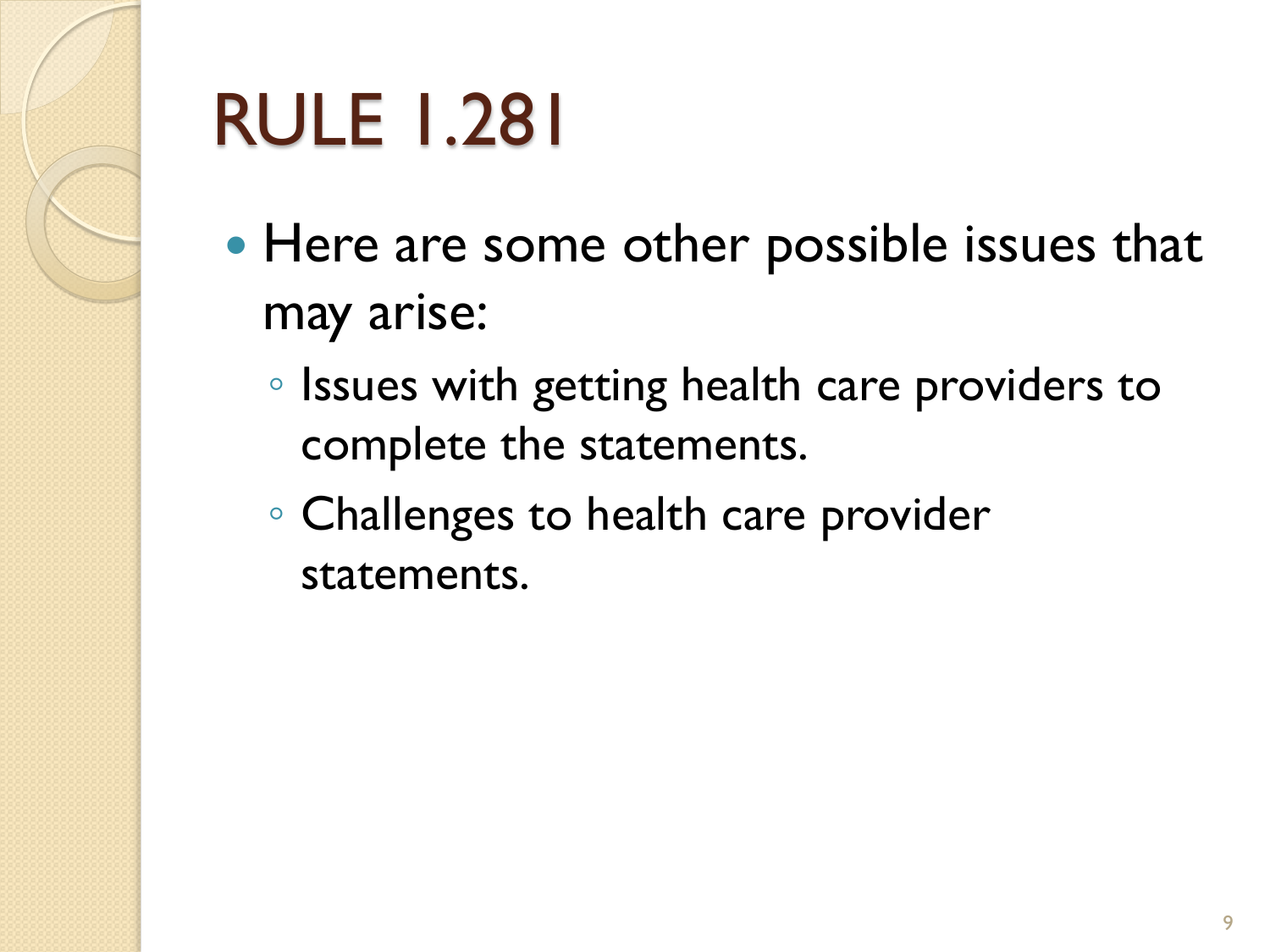### RULE 1.281- POSSIBLE CHANGES

- A few changes are under consideration. Nothing earth-shattering – e.g., some language that would make clear there is an early deadline for filing the ECA certification.
- However, the supreme court is trying to defer rules changes while the legislature is in session.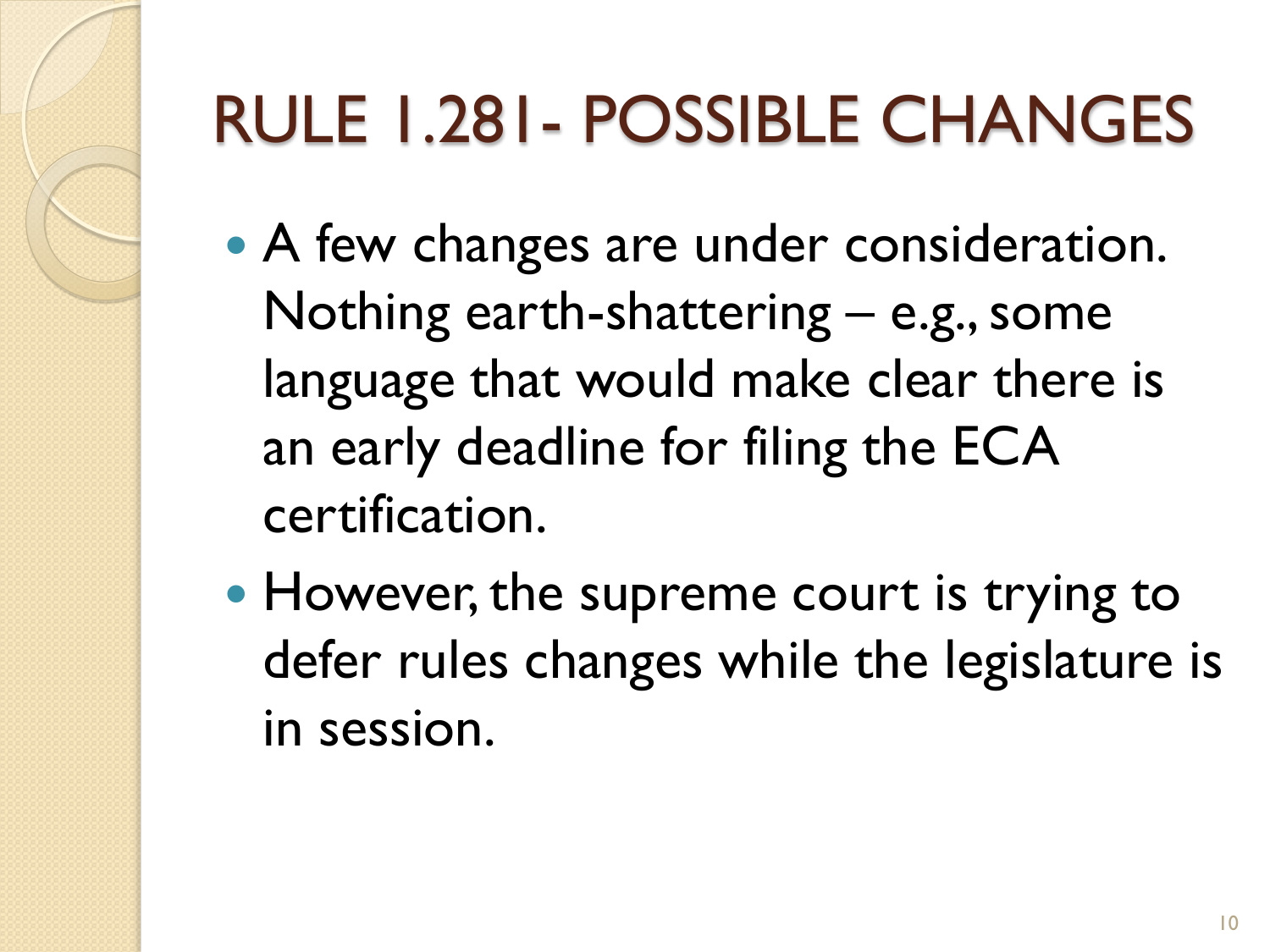## DISCOVERY AMENDMENTS

- "Discovery amendments" is a little bit of a misnomer. Most of the changes relate to discovery but there are some related amendments that affect trial scheduling procedures – e.g., changes to rule 1.906.
- The court also is supporting an effort to come up with pattern interrogatories, as envisioned by the amendments.
- In the long run, I think our court may be inclined to follow a similar approach to that we have taken with the rules of evidence – i.e., take the federal rules as a package and then modify them as needed for Iowa. This may work better than the flip side, which is what we are doing now.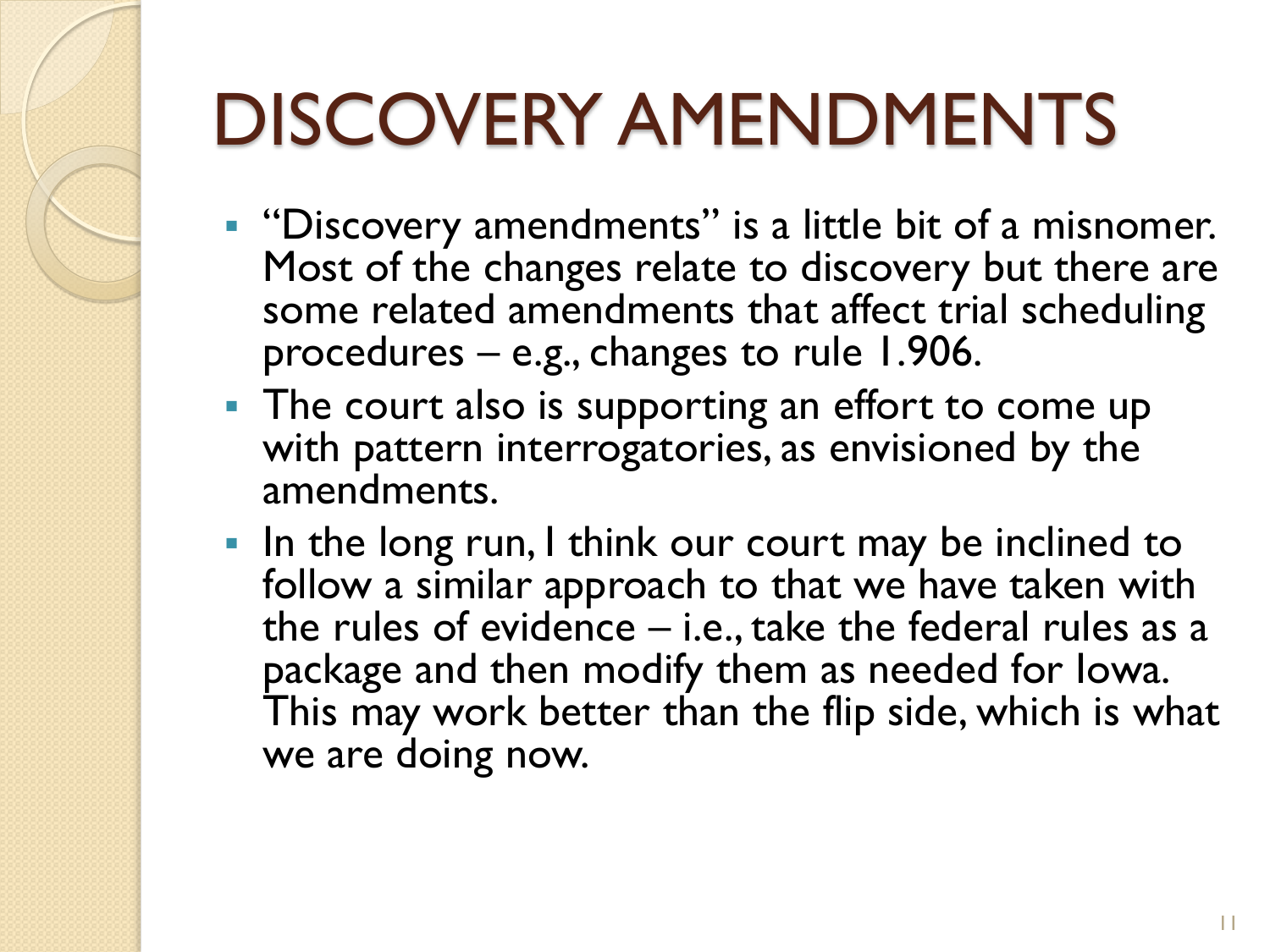## DISCOVERY AMENDMENTS - RESOURCES

- **The new forms and rules can be found on** [www.iowacourts.gov](http://www.iowacourts.gov/) website. When you get to the home page, click on "Discovery Amendments" under Features (lower right hand area of the screen).
- **If you have questions, be sure to read both** the rule and the official comments that are embedded therein.
- **The website also has a helpful Q&A.**
- *Some* of the changes are modeled on federal rule changes so federal case precedent may be helpful in those instances.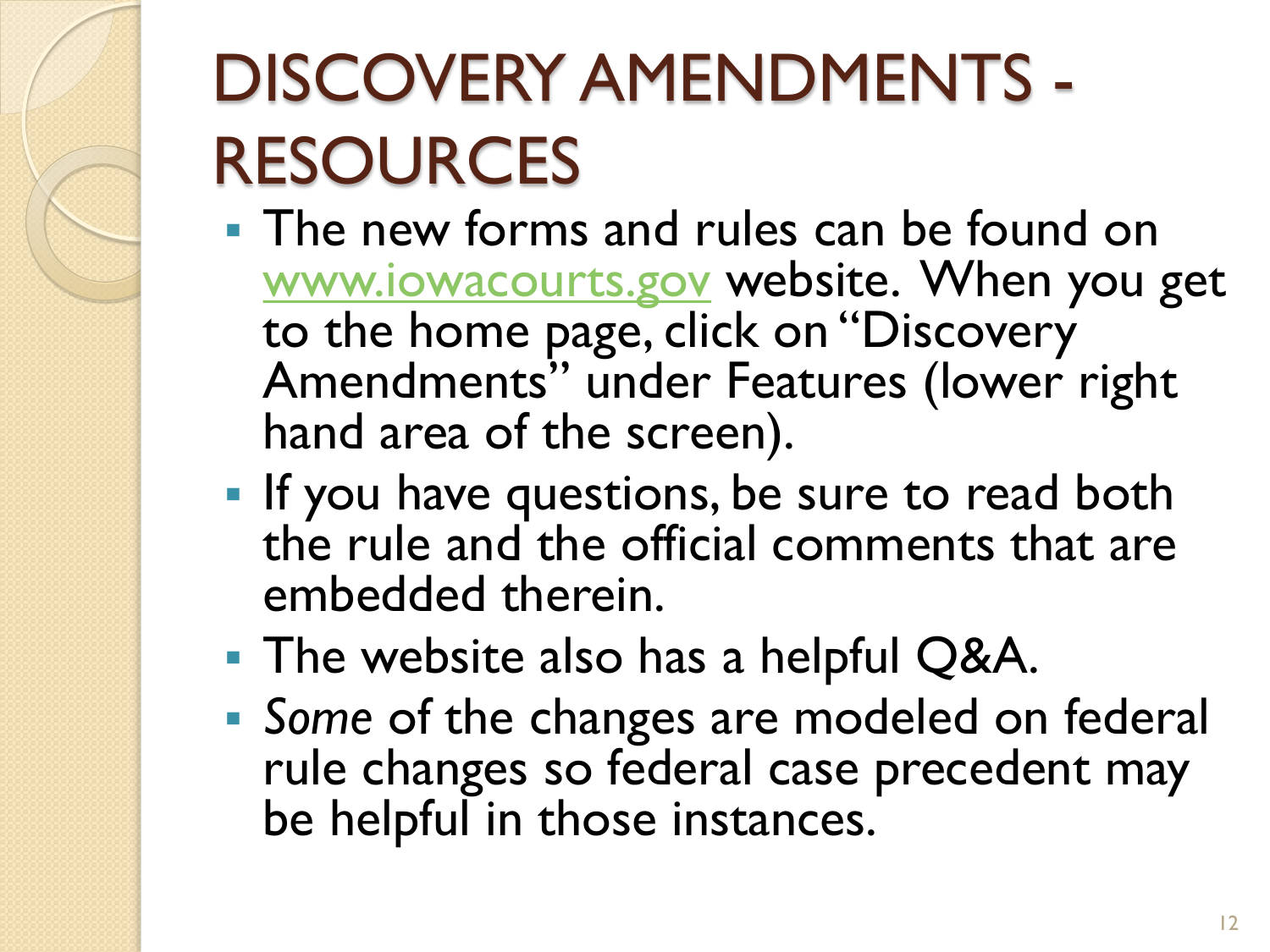- **Initial disclosures (1.500(1)):** 
	- Required unless the case is exempt by rule, the parties agree not to do them, or the court orders otherwise. They are generally similar but not identical to federal initial disclosures.
	- **Key differences:** 
		- Parties generally must produce **actual documents** with the disclosures, not just a description and location.
		- Special disclosures are required for personal injury claims and claims for lost time or earning capacity.
		- **Special disclosures are required for domestic relations cases.**
		- **There is an lowa-specific list of cases exempt from the initial** disclosure requirement.

#### **Discovery conference (1.507):**

**The parties have to confer at the outset of the case and** then submit a scheduling order and discovery plan.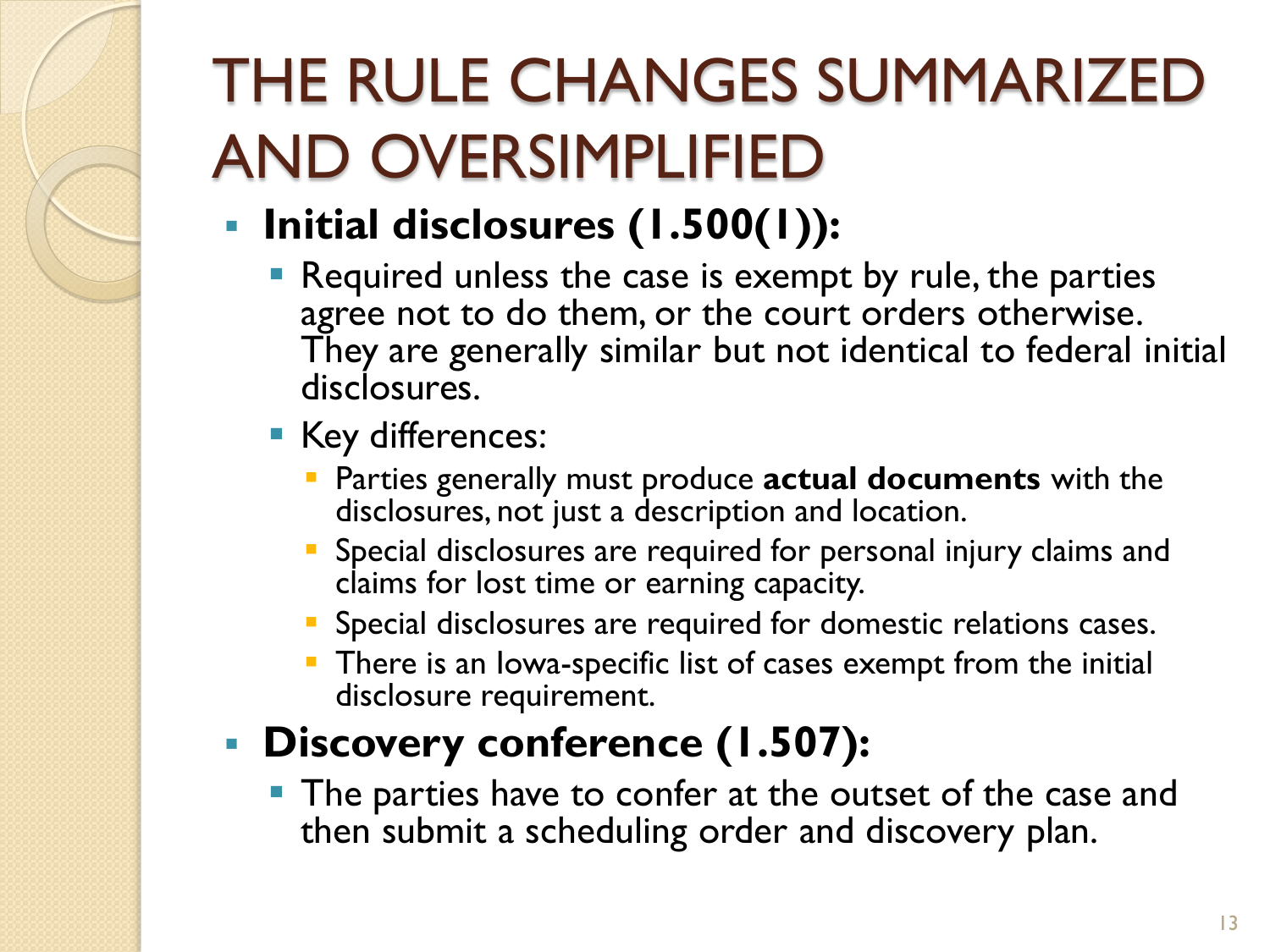- **Experts (1.500(2), 1.508):**
	- **Signed expert reports (similar to the current federal practice) are** required for retained experts. This replaces the existing Rule 1.508 answers to interrogatories.
	- $\blacksquare$  No discovery is permitted on communications between attorneys and retained experts or on draft reports, unless the communications relate to expert compensation or identify facts, data, or assumptions that the expert relied upon in forming her or his opinions.
- **Discovery motions (1.501(3), (1.517(5)):**
- "...must include a certification that the movant has in good faith personally spoken with or attempted to speak with other affected parties in an effort to resolve the dispute without court action. The certification must identify the date and time of any conference or attempts to confer."
- **Discovery motions are getting kicked back for failure to comply** with this requirement.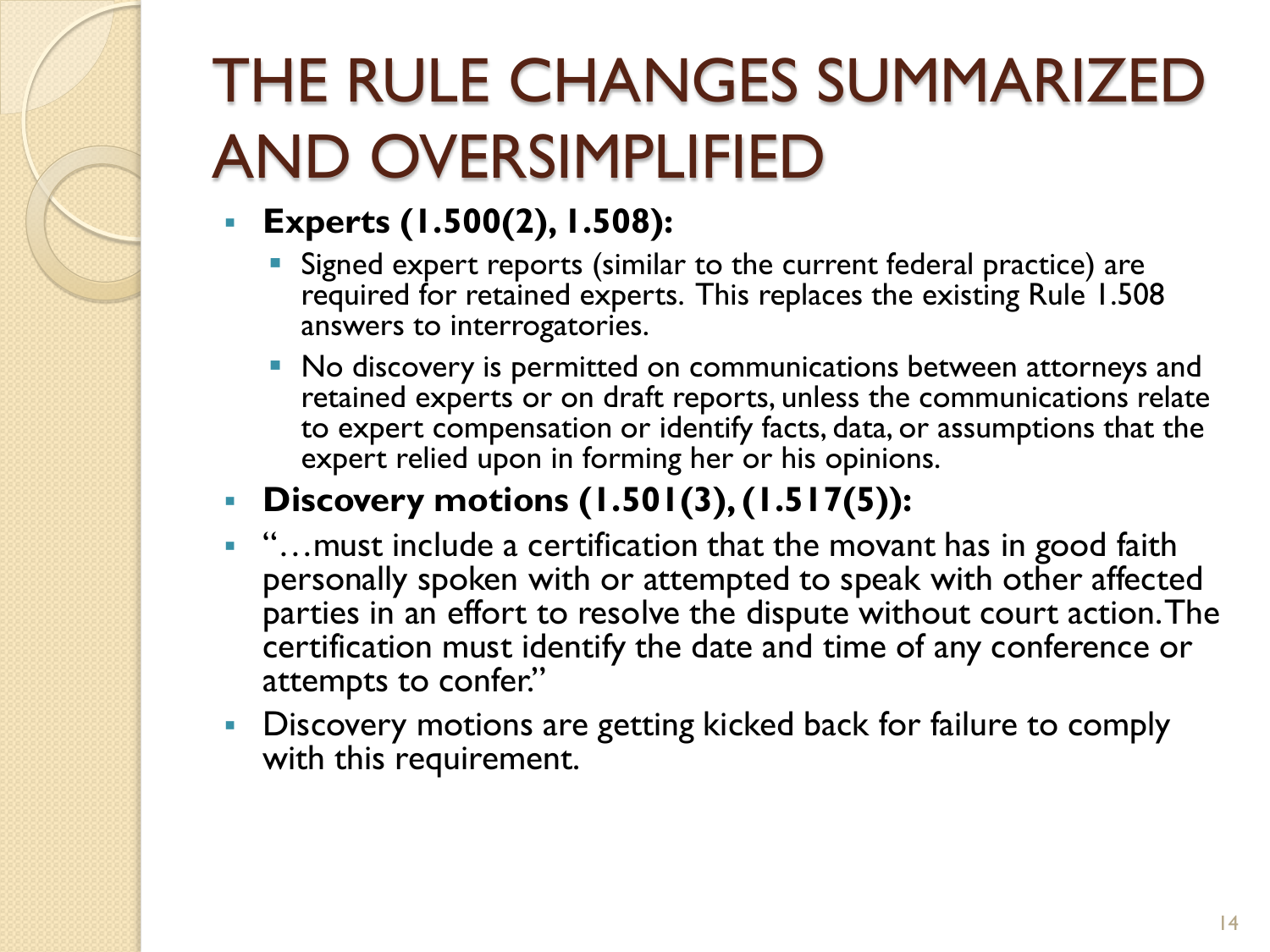- **Depositions (1.708):**
	- **"** "An objection must be stated concisely in a nonargumentative and nonsuggestive manner."
	- **A** person may instruct a deponent not to answer only when necessary to preserve a privilege, to enforce a limitation ordered by the court, or to present a motion [for protective order]."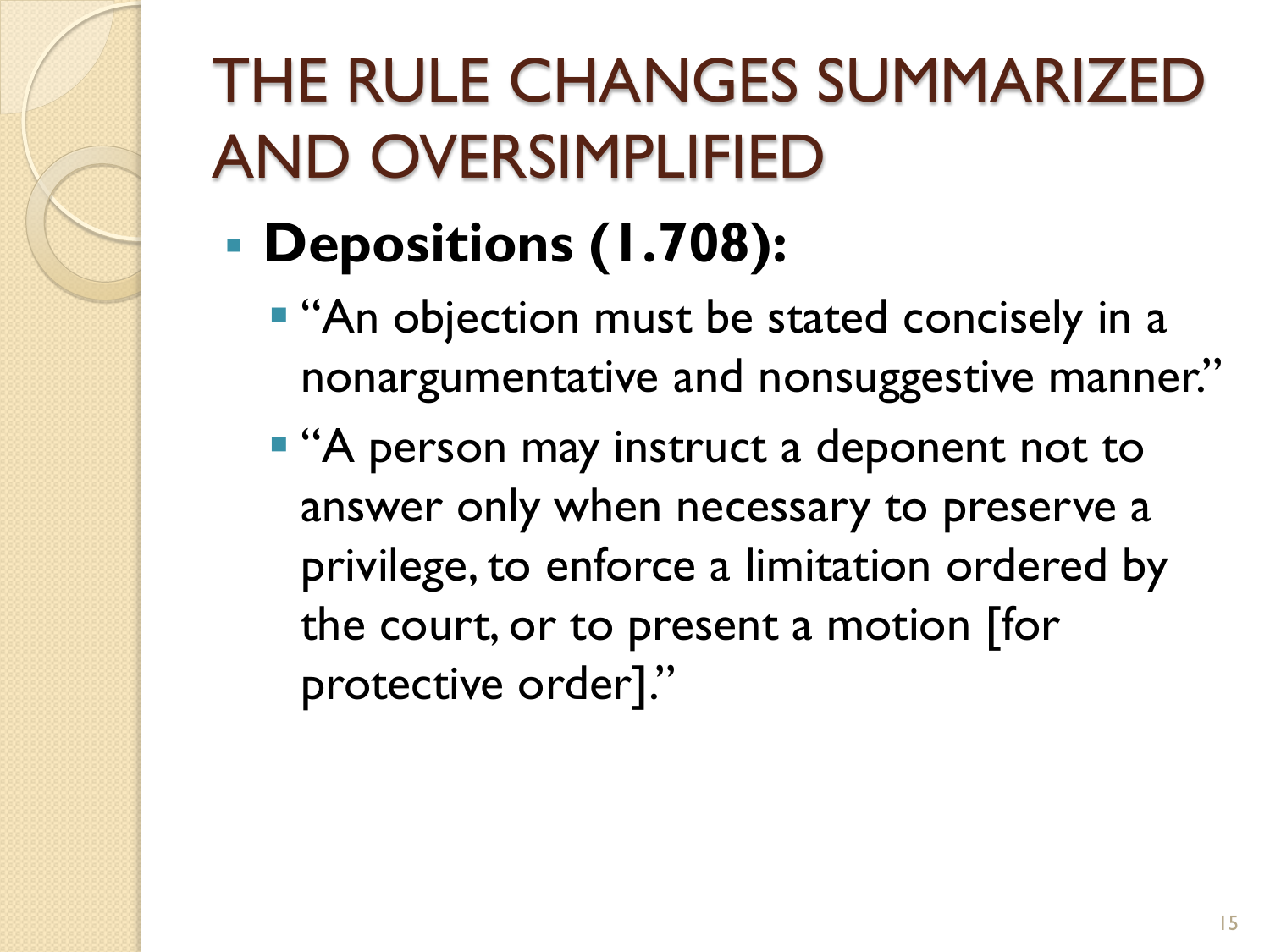- **Interrogatories and document requests (1.503(7), 1.509, 1.512):**
	- **Authority is given for the supreme court to issue** pattern interrogatories.
	- **When a party answers an interrogatory or responds** to a document request subject to an objection, the party needs to make clear what information/documents are and are not being provided. The objection is preserved, but there is a duty to supplement whatever information/documents are given.
	- A party can rely on another party's interrogatory answers even if that party didn't promulgate the interrogatory.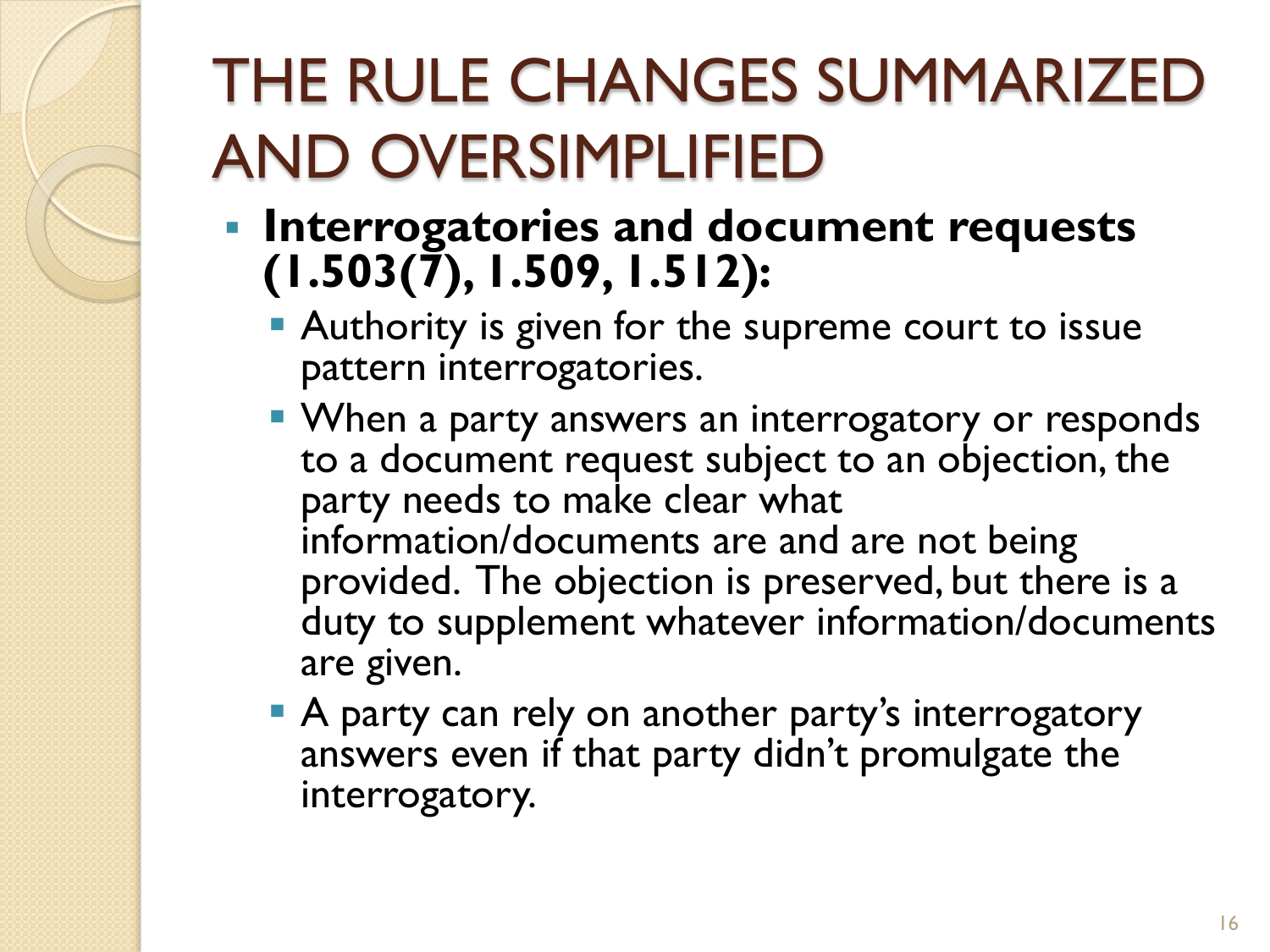#### **Duty to supplement (1.503(4)):**

**The duty is clarified by eliminating the "knowing concealment"** standard and adopting the federal standard: If you learn the response is materially incomplete or incorrect, you need to supplement unless the information has already been made known to the other side. You also need to supplement when specifically requested.

#### **Scope of discovery (1.503(8)):**

- **The court on motion or on its own may limit the frequency or** extent of discovery otherwise allowed by the rules if it finds the discovery is unreasonably cumulative or duplicative, the discovery can be obtained more easily elsewhere, or the burden of the discovery outweighs the likely benefit.
- But we did *not* adopt the federal language on the presumptive scope of discovery (relevant to the claim vs. relevant to the subject-matter of the action).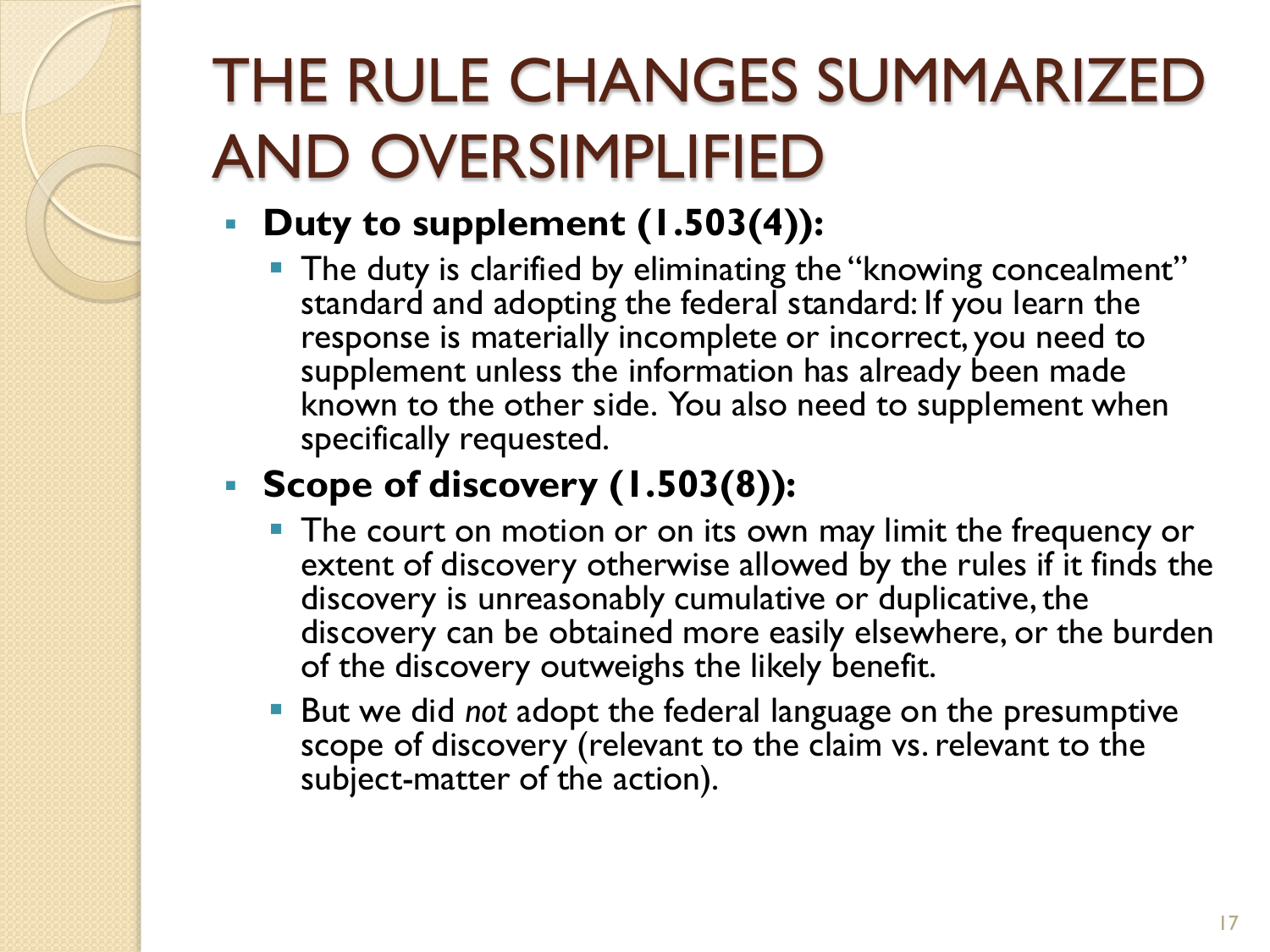## FEEDBACK ON THE DISCOVERY AMENDMENTS

- From Judge Eliza Ovrom, 5C District Judge
- Most attorneys have adjusted to the new rules. I still occasionally get a motion to compel discovery where the attorney has not tried  $\,$ to speak to opposing counsel. In those cases I refuse to set a hearing on the motion until they state they have done so.
- I had one case involving a motion to compel where I refused to set hearing on a motion to compel because the moving party had not attempted to speak to opposing counsel. When she did make a call they worked things out and did not need a hearing. That is truly good news for a trial court judge!
- I think the parties must be adjusting to discovery conferences and initial disclosures, because I have had very few issues.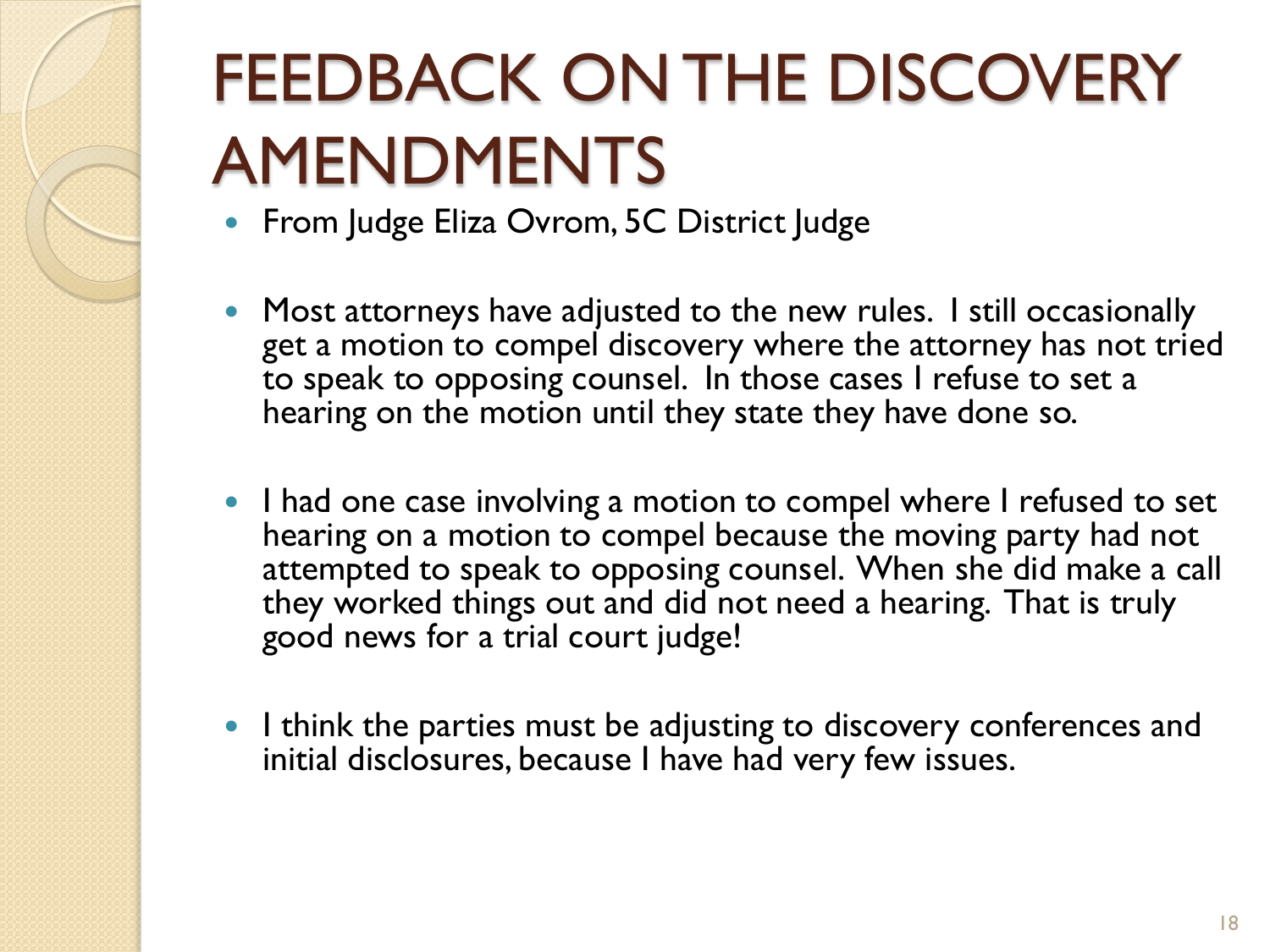## WHAT'S COMING ON RULES **GENERALLY**

- Permanent EDMS rules very soon
- Tweaks to ECA rule and discovery amendments – probably this summer
- Rule 1.904(2) old Rule 179(b) *see Hedlund v. State*, 2016 WL 756682 (Feb. 26, 2016): "[T]his court is aware that Rule 1.904(2) has been subject to criticism. We have initiated an effort to explore its possible amendment."
- Pattern interrogatories